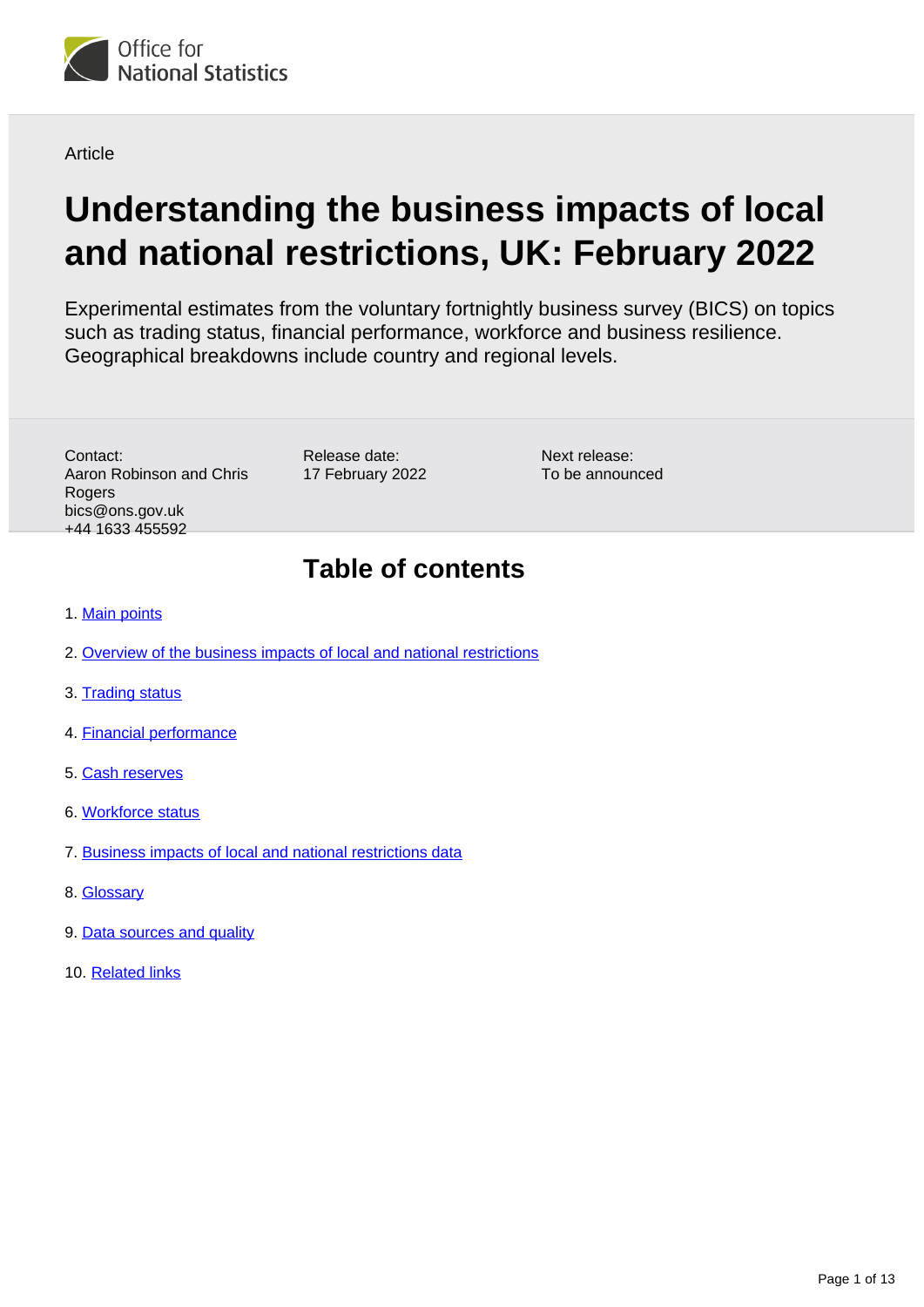## <span id="page-1-0"></span>**1 . Main points**

- Between late July 2021 and late January 2022, the percentage of single-site businesses reporting they are currently trading has increased in three of the four UK countries, with Wales remaining broadly stable; in late January 2022, of all UK nations, Wales and Northern Ireland reported the highest proportion of singlesite businesses currently trading, at 97%.
- Between late June 2021 and mid-January 2022, Wales and Scotland saw a rise of 11 and 5 percentage points respectively in the proportion of currently trading single-site businesses reporting a decrease in turnover, while the proportion for the UK average remained broadly stable; over the same period there was a more positive trend among multi-site businesses, with the proportion reporting a decrease in turnover across the UK falling from 36% to 22%.
- In late January 2022, across all UK single-site businesses not permanently stopped trading, 36% reported cash reserves of three months or less, with Northern Ireland reporting the highest percentage, at 51%; in contrast 43%, 36%, and 30% of single-site businesses in Wales, England, and Scotland reported having three months or less of cash reserves, respectively.
- In mid-January 2022, of all UK countries, businesses not permanently stopped trading in England reported the highest percentage of their workforce either working from home or using a hybrid model of working, at 32%, with London seeing the highest proportion of any region in the UK at 50%.
- There are interactive maps in Sections  $\underline{3}$  $\underline{3}$  $\underline{3}$ ,  $\underline{4}$  and  $\underline{5}$  which allow users to explore how business impacts differ by geography, based on Wave 18 to Wave 49 weighted single-site estimates.

## <span id="page-1-1"></span>**2 . Overview of the business impacts of local and national restrictions**

This article uses microdata from the Business Insights and Conditions Survey (BICS) to help understand business impacts on the subnational UK economy. It predominately focuses on Wave 35 to Wave 49 of BICS (28 June 2021 to 6 February 2022), covering the period since the last edition of this article.

Most of the subnational insights are based on those UK businesses that have a single business site only. Overall, single-site businesses represent approximately 98% of all businesses, and approximately half of total UK turnover and employment. Details on the single-site sample and methodology can be found in [Section 7](https://www.ons.gov.uk/businessindustryandtrade/business/businessservices/articles/businessinsightsandimpactontheukandsubnationaleconomy/february2022#business-impacts-of-local-and-national-restrictions-data) and in our first [subnational BICS article.](https://www.ons.gov.uk/businessindustryandtrade/business/businessservices/articles/businessinsightsandimpactontheukandsubnationaleconomy/2020-12-09)

However, in addition to single-site subnational estimates, we also provide multi-site subnational estimates. The multi-site methodology can be found in the July 2021 edition of Understanding the business impacts of local and [national restrictions](https://www.ons.gov.uk/businessindustryandtrade/business/businessservices/articles/businessinsightsandimpactontheukandsubnationaleconomy/july2021) and further detail behind these estimates is presented in our accompanying dataset.

All current BICS subnational estimates should be treated as experimental estimates and caution is advised when interpreting the figures as BICS results are weighted by industry and by size band but not by region. Multi-site regional results are produced by apportionment by region rather than weighted by region.

The make-up of single-site businesses that responded within a certain region and wave can have an impact on subnational BICS estimates. This should be considered when interpreting results. Details of the make-up of single-site businesses can be found in the [accompanying dataset.](https://www.ons.gov.uk/economy/economicoutputandproductivity/output/datasets/businessinsightsandimpactonthesubnationalukeconomy)

The results in this release are likely to reflect structural differences between countries and regions, as well as differences in the nature and timing of coronavirus (COVID-19) restrictions.

Please note, as part of our regular and ongoing quality assessment of our methods, we introduced improved methods to the weighting of smaller businesses within the BICS sample where we use employment and turnover to do so (first published [26 August 2021\)](https://www.ons.gov.uk/businessindustryandtrade/business/businessservices/bulletins/businessinsightsandimpactontheukeconomy/26august2021). In the main, previous findings remained unaffected, but there are revisions to estimates for certain variables, including turnover, business resilience and workforce proportions.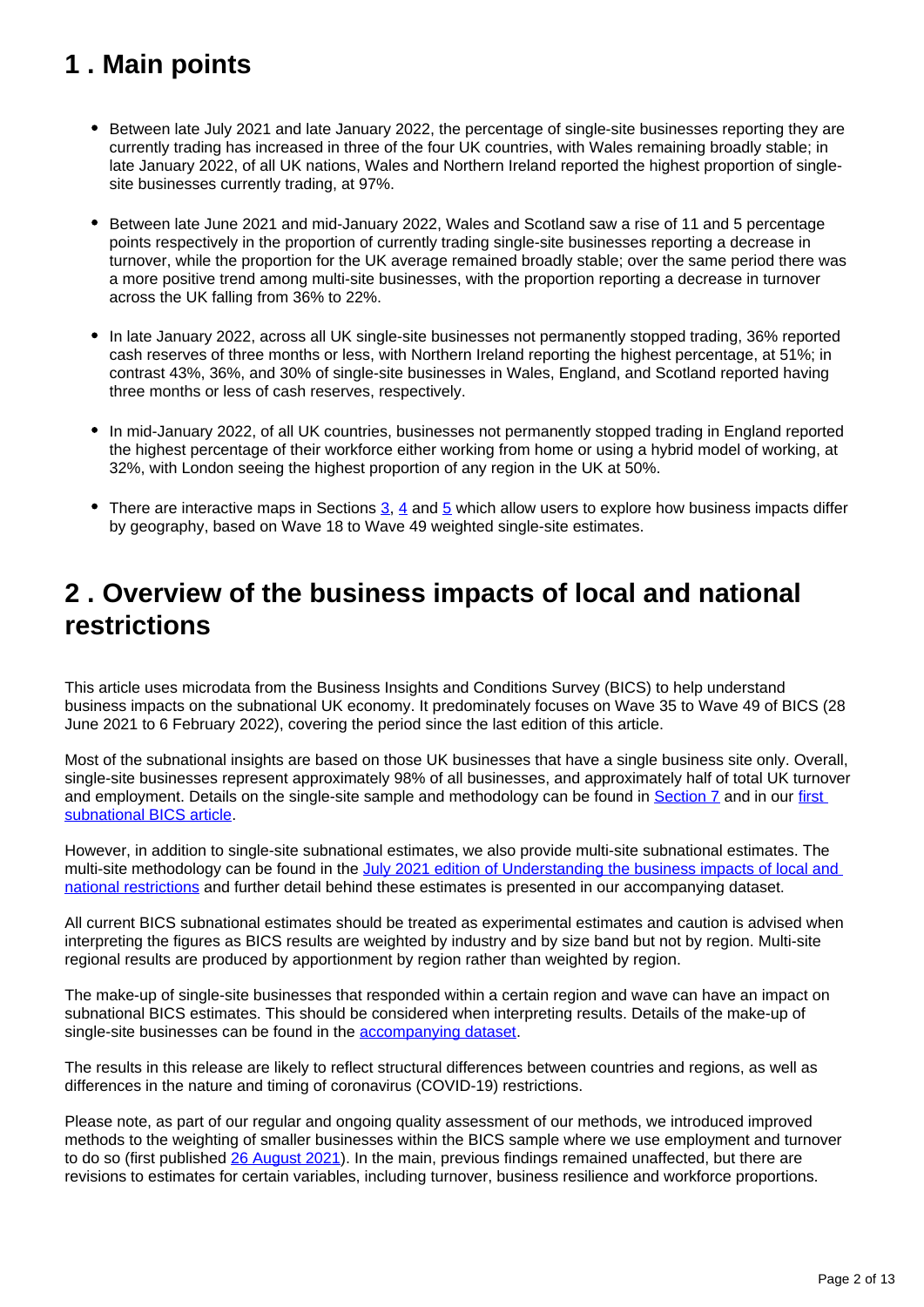## <span id="page-2-0"></span>**3 . Trading status**

## **Figure 1: Interactive map, which shows single-site subnational currently trading estimates at International Territorial Level (ITL) 2 level**

**Currently trading, single-site businesses, weighted by count, broken down by region, UK, 16 November 2020 to 6 February 2022**

### **Notes:**

- 1. Weighted single-site estimates, Wave 18 to Wave 49 of the Office for National Statistics' Business Insights and Conditions Survey.
- 2. Data have been removed for confidentiality reasons. This includes percentages under 1%, breakdowns with a count of 10 or fewer, and breakdowns with a micro business count of 10 or fewer (a micro business has fewer than 10 employees).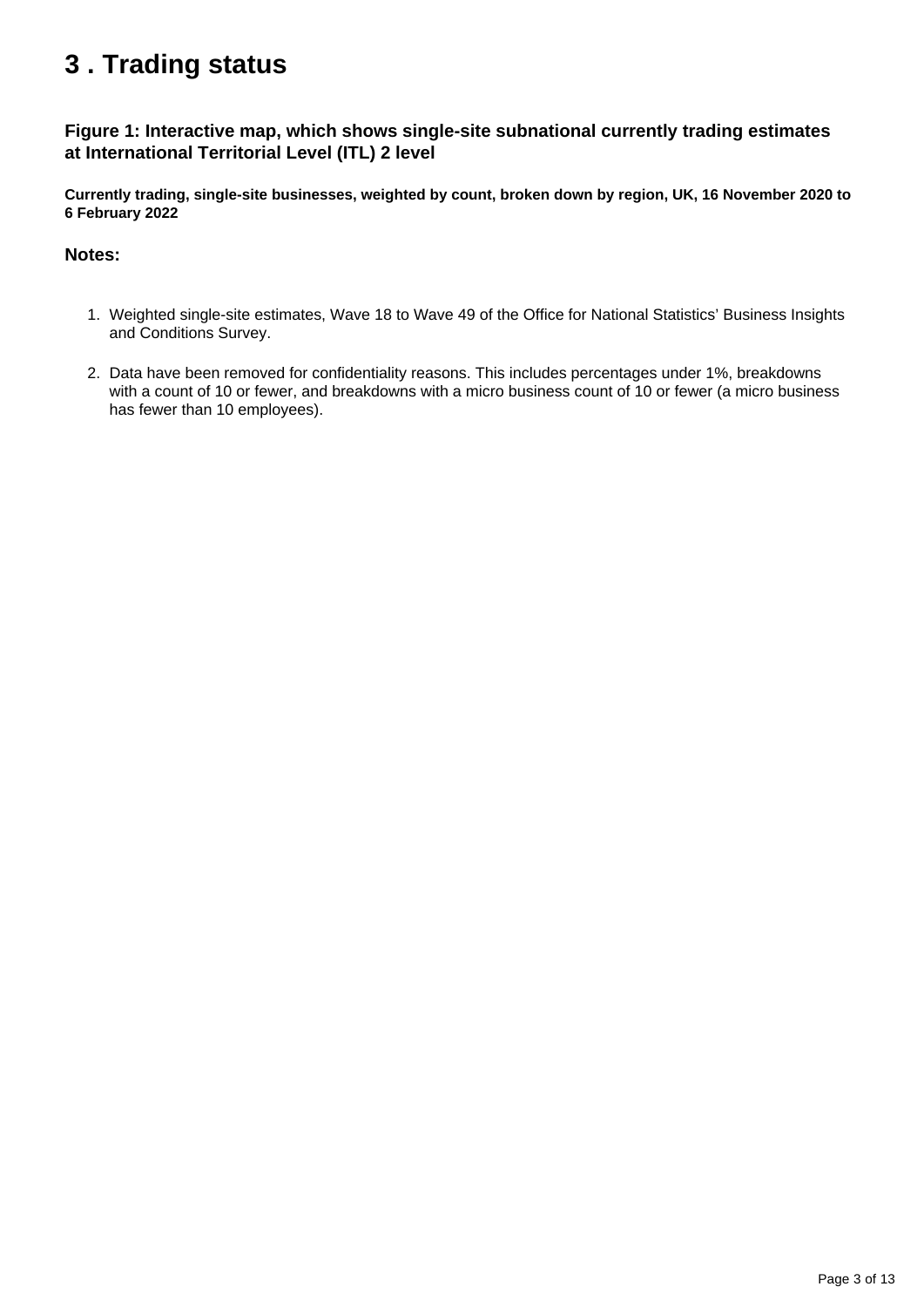### [.xlsx](https://www.ons.gov.uk/visualisations/dvc1812/fig1/datadownload.xlsx)

**Figure 2: Three of the four UK countries reported a higher proportion of single-site businesses currently trading in late-January 2022 compared with early-July 2021**

**Currently trading, all single-site businesses, broken down by country, weighted by count, UK, 16 November 2020 to 6 February 2022**

Figure 2: Three of the four UK countries reported a higher proportion of single-site businesses currently trading in late-January 2022 compared with early-July 2021

Currently trading, all single-site businesses, broken down by country, weighted by count, UK, 16 November 2020 to 6 February 2022



#### **Source: Office for National Statistics – Business Insights and Conditions Survey**

**Notes:**

- 1. Final weighted all UK site results and weighted single-site estimates, Wave 18 to Wave 49 of the Office for National Statistics' Business Insights and Conditions Survey.
- 2. Response rates vary across countries and between waves. Low response can affect the interpretation of these estimates.

In late January 2022, 93% of single-site businesses reported they were currently trading. This is an increase from 89% in early July 2021. Scotland reported the largest percentage point increase (6 percentage points) in singlesite businesses currently trading during the same period with 95% of businesses in the region reporting they were currently trading in late January 2022.

Wales and Northern Ireland were the regions with the highest proportion of single-site businesses reporting they were currently trading in late January 2022, at 97%. England had the lowest proportion of single-site businesses reporting they were currently trading at 92% despite a 4-percentage point increase from early July 2021.

Wales reported the highest proportion of partially trading single-site businesses, at 17%, in contrast to the UK single-site average of 11%.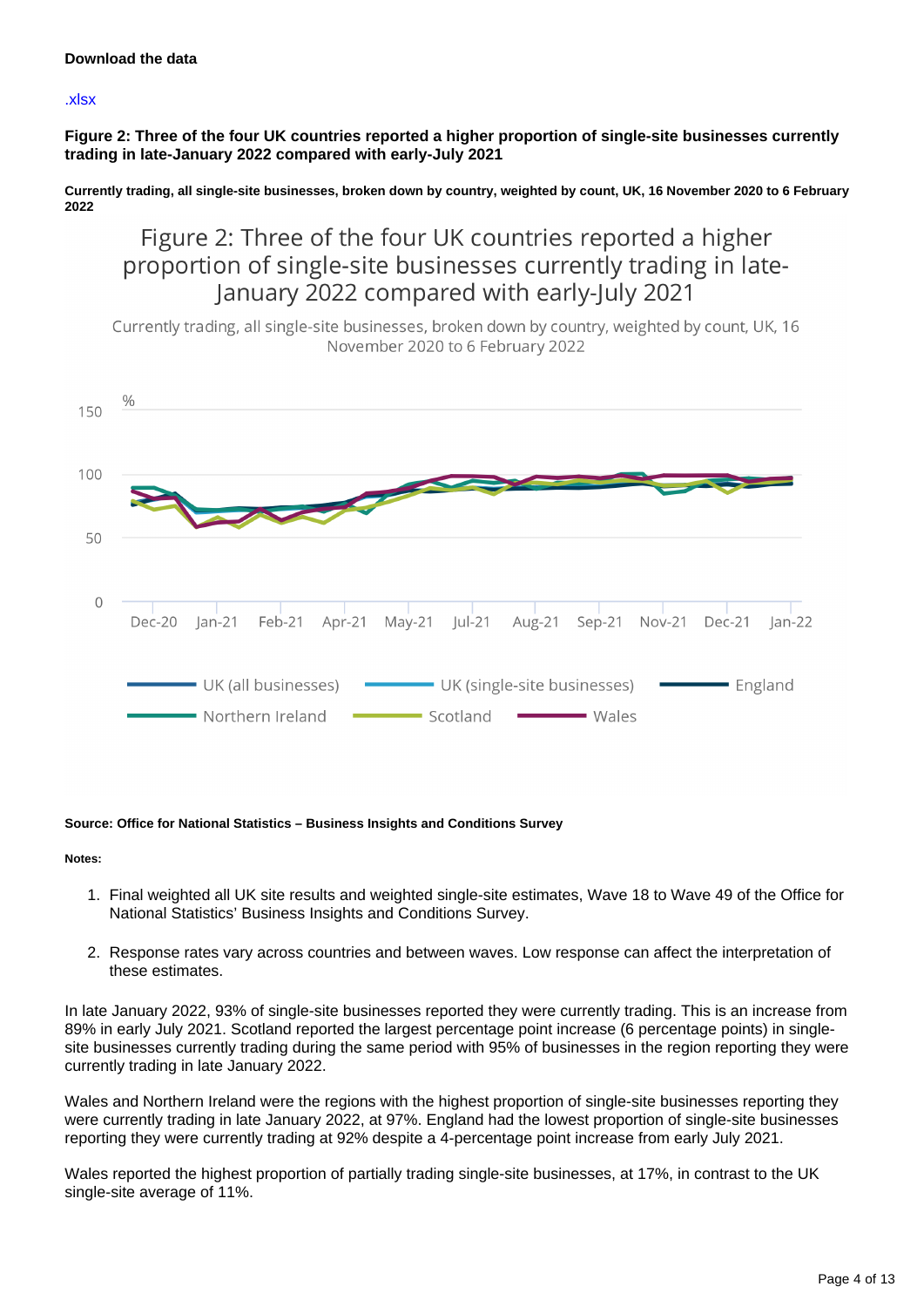## **Figure 3: Northern Ireland and Wales reported the highest percentage of single-site businesses currently trading in late January 2022**

**Currently trading, all single-site businesses, broken down by region and sector, weighted by count, UK, 24 January to 6 February 2022**

## **Notes:**

- 1. For quality purposes, all industries have been collated to construction and production (production including: 2-digit SIC 5 to 29, inclusive), and services (including: 2-digit SIC 45 to 98, inclusive).
- 2. "\*" represents data that have been removed for confidentiality reasons. This includes percentages under 1%, breakdowns with a count of 10 or fewer, and breakdowns with a micro business count of 10 or fewer. (Micro business has fewer than 10 employees).

### **Download the data**

### [.xlsx](https://www.ons.gov.uk/visualisations/dvc1812/fig3/datadownload.xlsx)

Of the English regions, the East of England, the East Midlands and West Midlands had the highest percentage of single-site businesses in the services sector reporting they are currently trading at 94%. The North East reported the lowest proportion for service sector businesses now trading at 87%, a 13 percentage point fall from early July 2021.

In the joint construction and production sectors, only 72% of single-site businesses in the West Midlands reported they were currently trading, 17 percentage points below the next lowest proportion. In Northern Ireland, Yorkshire and The Humber, the South West and the East Midlands, 100% of construction and production sector businesses reported they were currently trading.

## <span id="page-4-0"></span>**4 . Financial performance**

## **Figure 4: Interactive map, showing estimates of percentages of single-site businesses experiencing a decrease in turnover at International Territorial Level (ITL 2) level**

**Decrease in turnover compared with normal expectations for this time of year, single-site businesses currently trading, weighted by count, broken down by region, UK, 2 November 2020 to 23 January 2022**

### **Notes:**

- 1. Weighted single-site estimates, Wave 18 to Wave 49 of the Office for National Statistics' Business Insights and Conditions Survey.
- 2. Data have been removed for confidentiality reasons. This includes percentages under 1%, breakdowns with a count of 10 or fewer, and breakdowns with a micro business count of 10 or fewer (a micro business has fewer than 10 employees).
- 3. Businesses were asked for their experience for the reference period, however, they may respond from the point of completion of the questionnaire.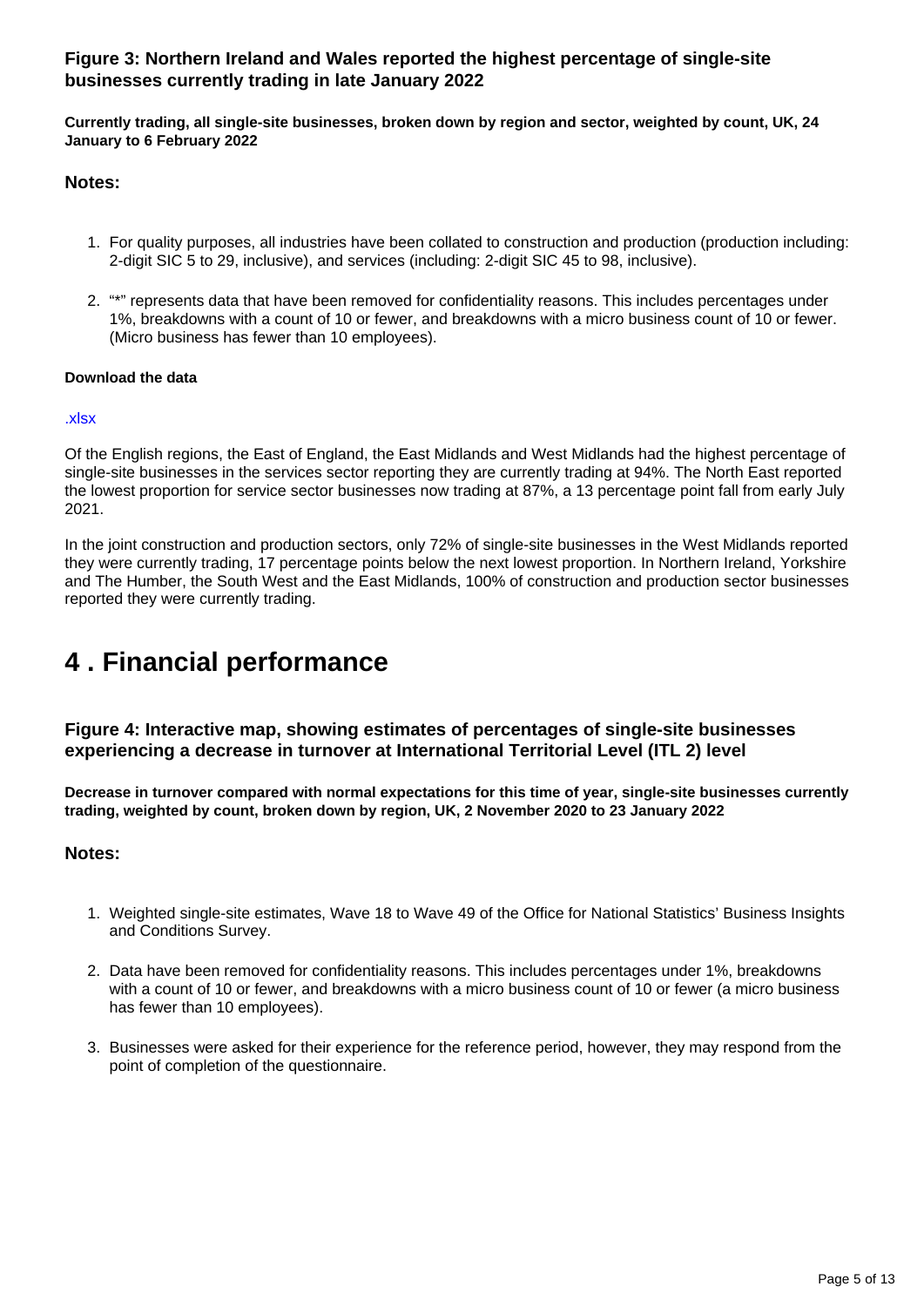#### [.xlsx](https://www.ons.gov.uk/visualisations/dvc1812/fig4/datadownload.xlsx)

**Figure 5: Wales saw an 11-percentage point rise in single-site businesses reporting a decrease in turnover between late June 2021 and mid-January 2022**

**Decrease in turnover compared with normal expectations for this time of year, single-site businesses currently trading, broken down by country, weighted by count, UK, 2 November 2020 to 23 January 2022**

Figure 5: Wales saw an 11-percentage point rise in single-site businesses reporting a decrease in turnover between late June 2021 and mid-January 2022

Decrease in turnover compared with normal expectations for this time of year, single-site businesses currently trading, broken down by country, weighted by count, UK, 2 November 2020 to 23 January 2022



#### **Source: Office for National Statistics – Business Insights and Conditions Survey**

#### **Notes:**

- 1. Final weighted all UK site results and weighted single-site estimates, Wave 18 to Wave 49 of the Office for National Statistics' Business Insights and Conditions Survey.
- 2. Response rates vary across countries and between waves. Low response can affect the interpretation of these estimates.
- 3. Businesses were asked for their experience for the reference period, however, they may have responded from the point of completion of the questionnaire.

In mid-January 2022, across all UK currently trading single-site businesses, the following percentages were reported for turnover over the last two weeks compared with normal expectations for this time of year: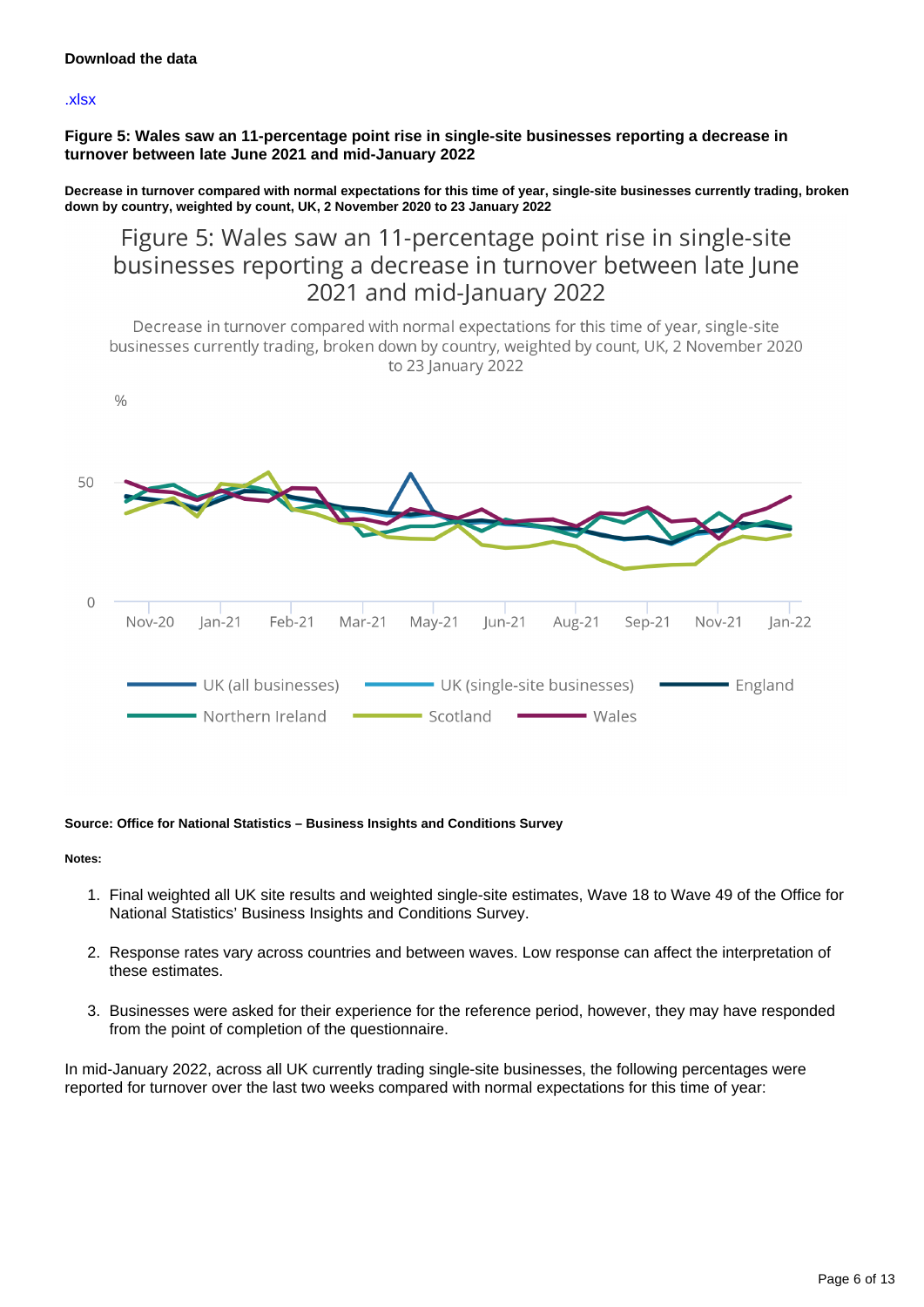- 31% indicated a decrease in turnover, broadly stable since late June 2021
- 50% experienced no impact on turnover, up from 46% in late June 2021
- 6% suggested an increase in turnover, down from 8% in late June 2021
- 13% were not sure, broadly stable since late June 2021

Wales reported the highest percentage of single-site businesses experiencing a decrease in turnover and saw the largest percentage point increase of all regions between late June 2021 and mid-January 2022, from 33% to 44%. In the intervening period the percentage fell to a low of 26%, in late November 2021.

Scotland experienced a 14 percentage point increase in single-site businesses reporting a decrease in turnover between late August 2021 and mid-January 2022, from 13% to 28%. Scotland remains the UK country with the lowest proportion of businesses reporting a decrease in turnover but is now close to the UK single-site average.

## **Figure 6: Wales and the West Midlands reported the highest percentage of single-site businesses reporting a decrease in turnover in mid-January 2022**

**Decrease in turnover compared with normal expectations for this time of year, single-site businesses currently trading, broken down by country and sector, weighted by count, UK, 10 January to 23 January 2022**

### **Notes:**

- 1. For quality purposes, all industries have been collated to construction and production (production including: 2-digit SIC 5 to 29, inclusive), and services (including: 2-digit SIC 45 to 98, inclusive).
- 2. Businesses were asked for their experiences for the reference period 10 January to 23 January 2022. However, for questions regarding the last two weeks, they may respond from the point of completion of the questionnaire (24 January to 6 February 2022).
- 3. "\*" represents data that have been removed for confidentiality reasons. This includes percentages under 1%, breakdowns with a count of 10 or fewer, and breakdowns with a micro business count of 10 or fewer. (Micro business has fewer than 10 employees).

### **Download the data**

### [.xlsx](https://www.ons.gov.uk/visualisations/dvc1812/fig6/datadownload.xlsx)

Among the English regions, of businesses currently trading in mid-January 2022, the West Midlands reported the highest percentage of businesses reporting a decrease in turnover, at 40%.

The services sector within Wales reported the highest proportion of single-site businesses experiencing a decrease in turnover of any sector in any region, at 46%. The South West was the region that reported the lowest (26%) proportion of businesses reporting a decrease in turnover with this falling to 24% for the services sector.

In contrast, the South West had the highest proportion of businesses reporting a decrease in turnover in the joint construction and production sectors at 34%.

## <span id="page-6-0"></span>**5 . Cash reserves**

## **Figure 7: Interactive map, which shows single-site subnational estimates for less than three months cash reserves at International Territorial Level (ITL) 2 level**

**Less than three months cash reserves, single-site businesses not permanently stopped trading, broken down by region, weighted by count, UK, 16 November 2020 to 6 February 2022**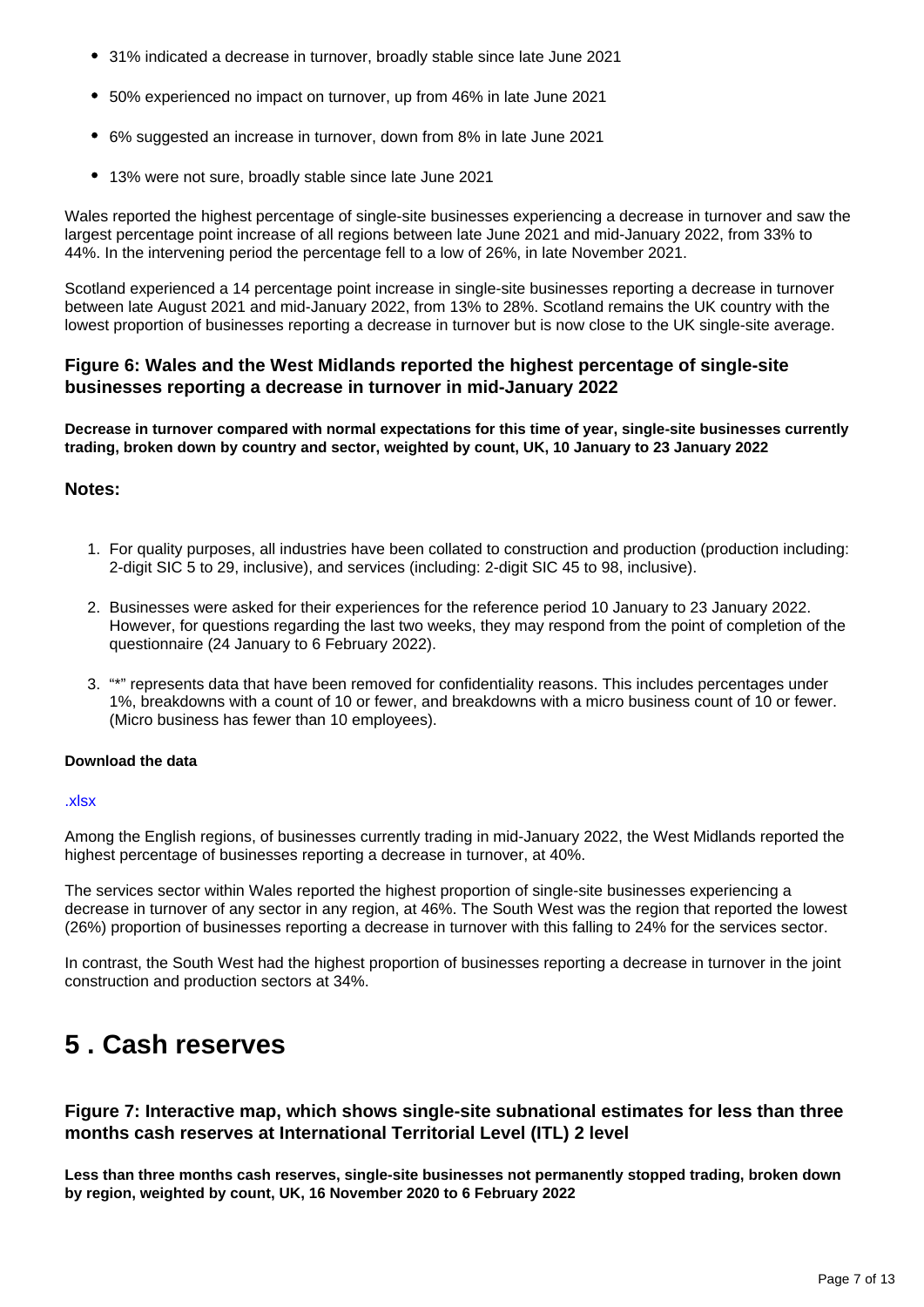## **Notes:**

- 1. Weighted single-site estimates, Wave 18 to Wave 49 of the Office for National Statistics' Business Insights and Conditions Survey.
- 2. Data have been removed for confidentiality reasons. This includes percentages under 1%, breakdowns with a count of 10 or fewer, and breakdowns with a micro business count of 10 or fewer (a micro business has fewer than 10 employees).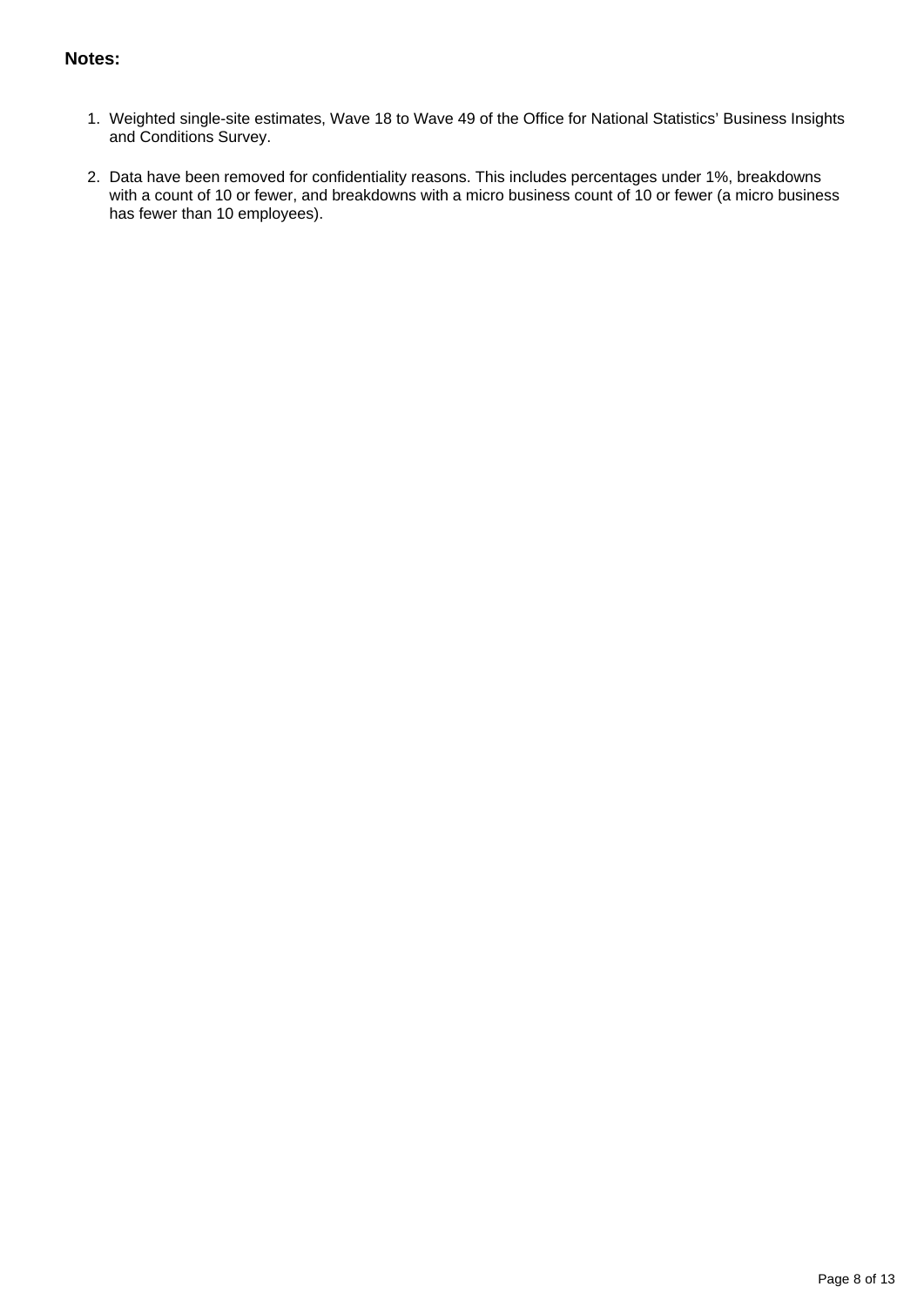#### [.xlsx](https://www.ons.gov.uk/visualisations/dvc1812/fig7/datadownload.xlsx)

**Figure 8: Over half of single-site businesses in Northern Ireland reported having less than three months cash reserves in late January**

**Cash reserves of between zero and three months, percentage of single-site businesses not permanently stopped trading, weighted by count, UK, 16 November 2020 to 6 February 2022**

## Figure 8: Over half of single-site businesses in Northern Ireland reported having less than three months cash reserves in late January

Cash reserves of between zero and three months, percentage of single-site businesses not permanently stopped trading, weighted by count, UK, 16 November 2020 to 6 February 2022



#### **Source: Office for National Statistics – Business Insights and Conditions Survey**

#### **Notes:**

- 1. Final weighted all UK site results and weighted single-site estimates, Wave 18 to Wave 49 of the Office for National Statistics' Business Insights and Conditions Survey.
- 2. Response rates vary across countries and between waves. Low response can affect the interpretation of these estimates.
- 3. Cash reserve categories between zero and three months have been combined for quality purposes.

In late January 2022, across all UK single-site businesses: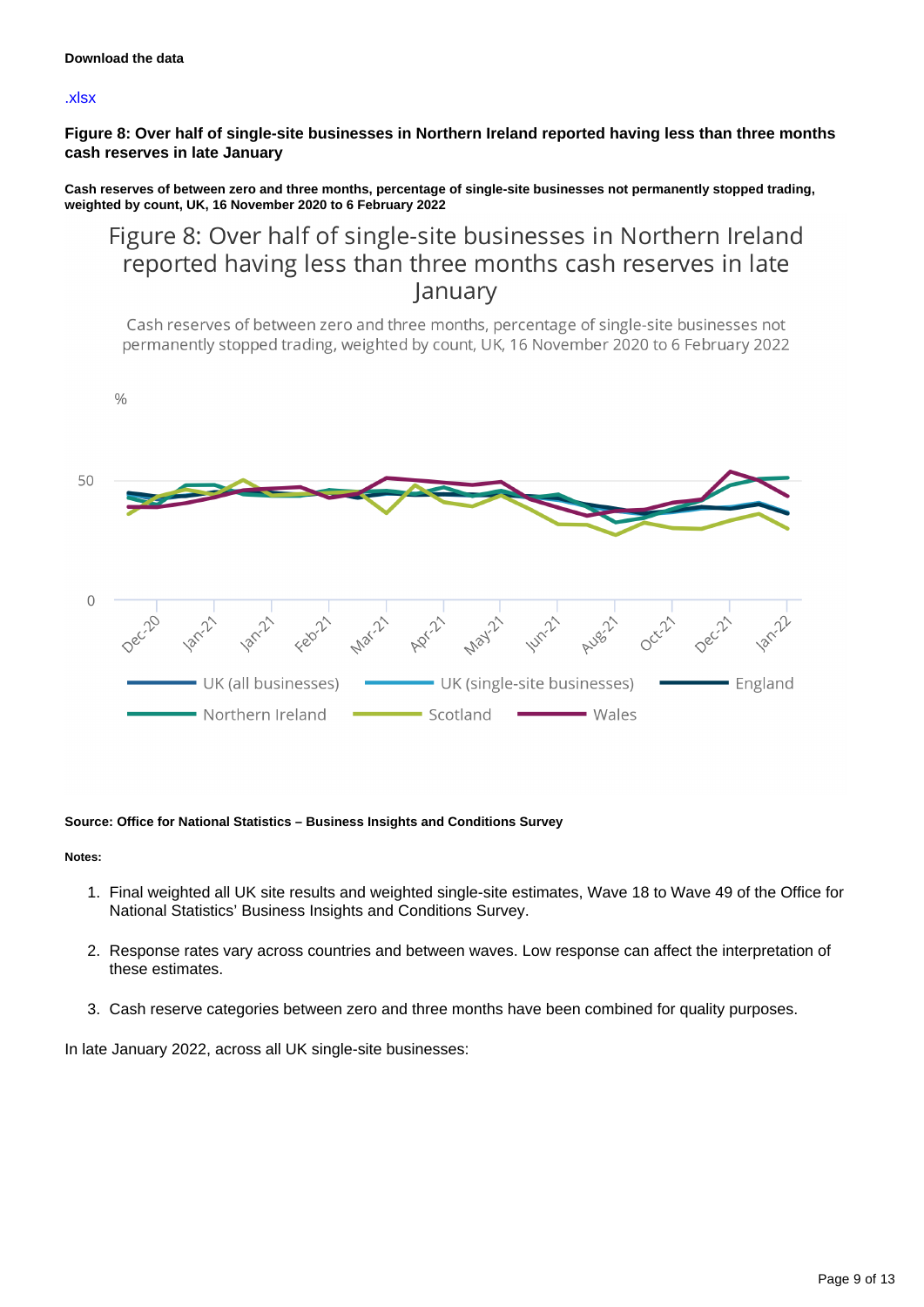- 10% reported no cash reserves
- 5% reported less than one month of cash reserves
- 22% reported between one and three months of cash reserves
- 13% reported between four and six months of cash reserves
- 29% reported more than six months of cash reserves
- 21% were not sure

Northern Ireland and Wales both experienced an increase in single-site businesses reporting three months or fewer in cash reserves from late July 2021 to late January 2022, while England and Scotland experienced a decrease. The biggest increase was for Northern Ireland, up 12 percentage points over this time period.

Of single-site businesses not permanently stopped trading, Northern Ireland reported the highest proportion of businesses with three months or less cash reserves at 51%, in late January 2022. Wales had maintained reporting the highest or joint highest proportion since early September 2021, but this changed as it reported a 7 percentage point decrease in businesses with three months or less cash reserves, between early and late January 2022.

The country with the lowest proportion reporting cash reserves of three months or less in late January 2022 was Scotland, at 30%. Scotland has had the lowest proportion since early June 2021 and reported as low as 27% in mid-August 2021.

## **Figure 9: The South West was the region in England that reported the highest percentage of businesses having less than three months cash reserves in late January 2022, at 44%**

**Cash reserves of between zero and three months, percentage of single-site businesses not permanently stopped trading, broken down by country and sector, weighted by count, UK, 24 January 2022 to 6 February 2022**

### **Notes:**

- 1. For quality purposes, all industries have been collated to construction, production (including: 2-digit SIC 5 to 29, inclusive), and services (including: 2-digit SIC 45 to 98, inclusive).
- 2. "\*" represents data that have been removed for confidentiality reasons. This includes percentages under 1%, breakdowns with a count of 10 or fewer, and breakdowns with a micro business count of 10 or fewer. (Micro business has fewer than 10 employees).
- 3. Cash reserve categories between zero and three months have been combined for quality purposes.

### **Download the data**

### [.xlsx](https://www.ons.gov.uk/visualisations/dvc1812/fig9/datadownload.xlsx)

The joint construction and production sector in Northern Ireland reported 65% of single-site businesses having three months or less cash reserves, which was the highest of any region by 16 percentage points.

The East Midlands had the lowest proportion of single-site businesses reporting cash reserves of three months or less in both the service sector and the joint construction and production sectors, at 21% and 16% respectively.

## <span id="page-9-0"></span>**6 . Workforce status**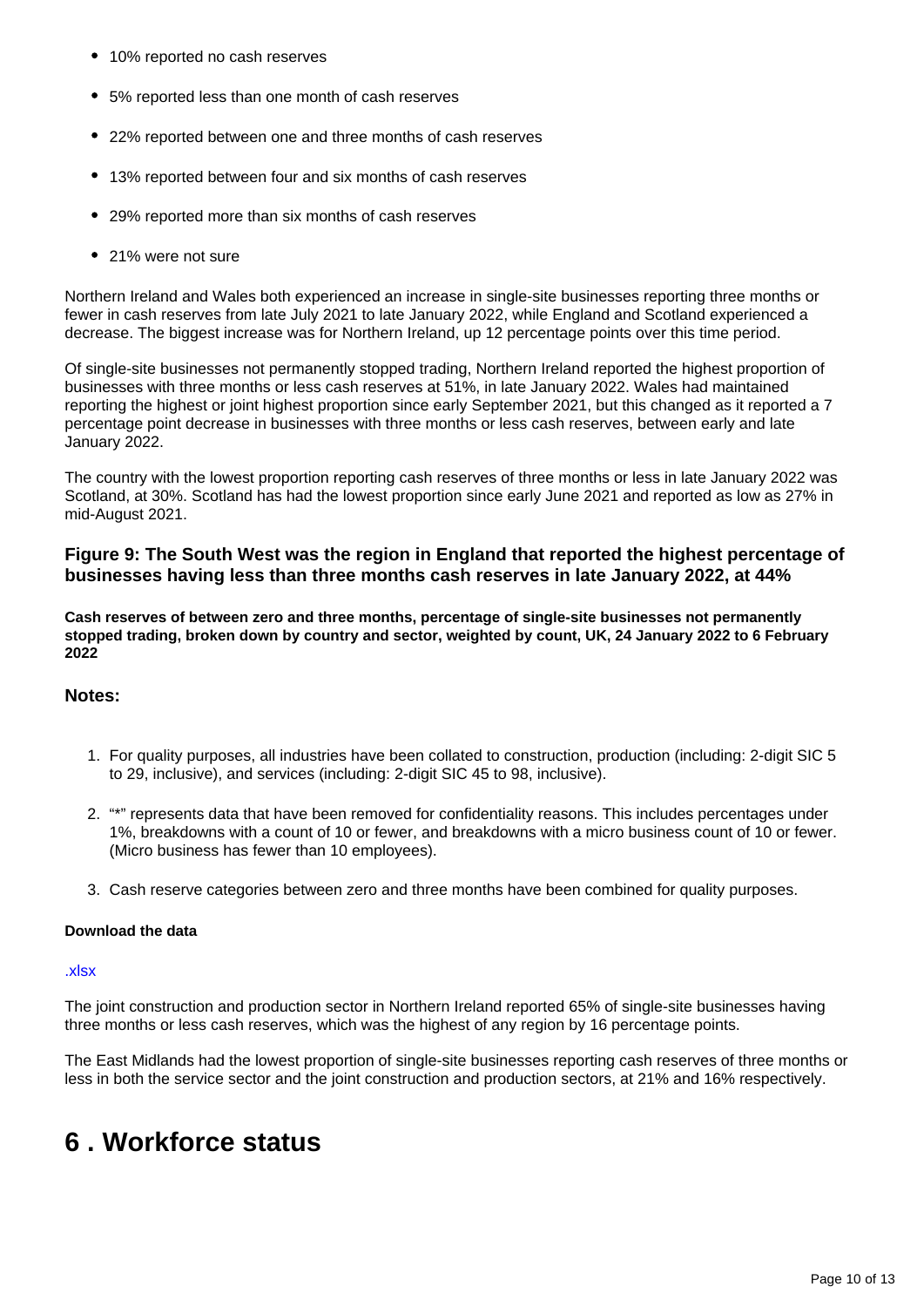## **Figure 10: London single-site businesses in the services sector estimated over half of their workforce were working from home or using a hybrid working model in mid-January 2022**

**Workforce working from home or using a hybrid model of working, percentage of single-site businesses not permanently stopped trading, broken down by country and sector, weighted by employment, UK, 10 to 23 January 2022**

### **Notes:**

- 1. For quality purposes, all industries have been collated to construction, production (including: 2-digit SIC 5 to 29, inclusive), and services (including: 2-digit SIC 45 to 98, inclusive).
- 2. "\*" represents data that have been removed for confidentiality reasons. This includes percentages under 1%, breakdowns with a count of 10 or fewer, and breakdowns with a micro business count of 10 or fewer. (Micro business has fewer than 10 employees).
- 3. For presentational purposes, response options have been combined.

### **Download the data**

### [.xlsx](https://www.ons.gov.uk/visualisations/dvc1812/fig10/datadownload.xlsx)

In mid-January 2022, it was estimated that 29% of UK single-site businesses' employees were either working from home or using a hybrid model of working. England was the country with the highest proportion reported, at 32%, while the lowest proportion reported was 18% in Wales.

Across all sectors London estimated a much higher proportion of the workforce working from home or using a hybrid working model than other regions, with the proportion at 50% for all industries.

In the services sector, single-site businesses in Scotland reported a 6 percentage point increase in working from home or using a hybrid model between late October 2021 (the first Business Insights and Conditions Survey (BICS) wave after the end of the government's furlough scheme) and mid-January 2022. Northern Ireland and Wales reported a decrease in working from home or using a hybrid model in the services sector, of 3 percentage points each.

## <span id="page-10-0"></span>**7 . Business impacts of local and national restrictions data**

### [Business insights and impact on the subnational UK economy](https://www.ons.gov.uk/economy/economicoutputandproductivity/output/datasets/businessinsightsandimpactonthesubnationalukeconomy)

Dataset | Released 17 February 2022

Experimental subnational estimates from the voluntary fortnightly Business Insights and Conditions Survey (BICS) on topics such as trading status, financial performance, workforce and business resilience. Geographical breakdowns include country and, regional levels.

## <span id="page-10-1"></span>**8 . Glossary**

## **Coronavirus**

Coronaviruses are a family of viruses that cause disease in people and animals. They can cause the common cold or more severe diseases, such as COVID-19.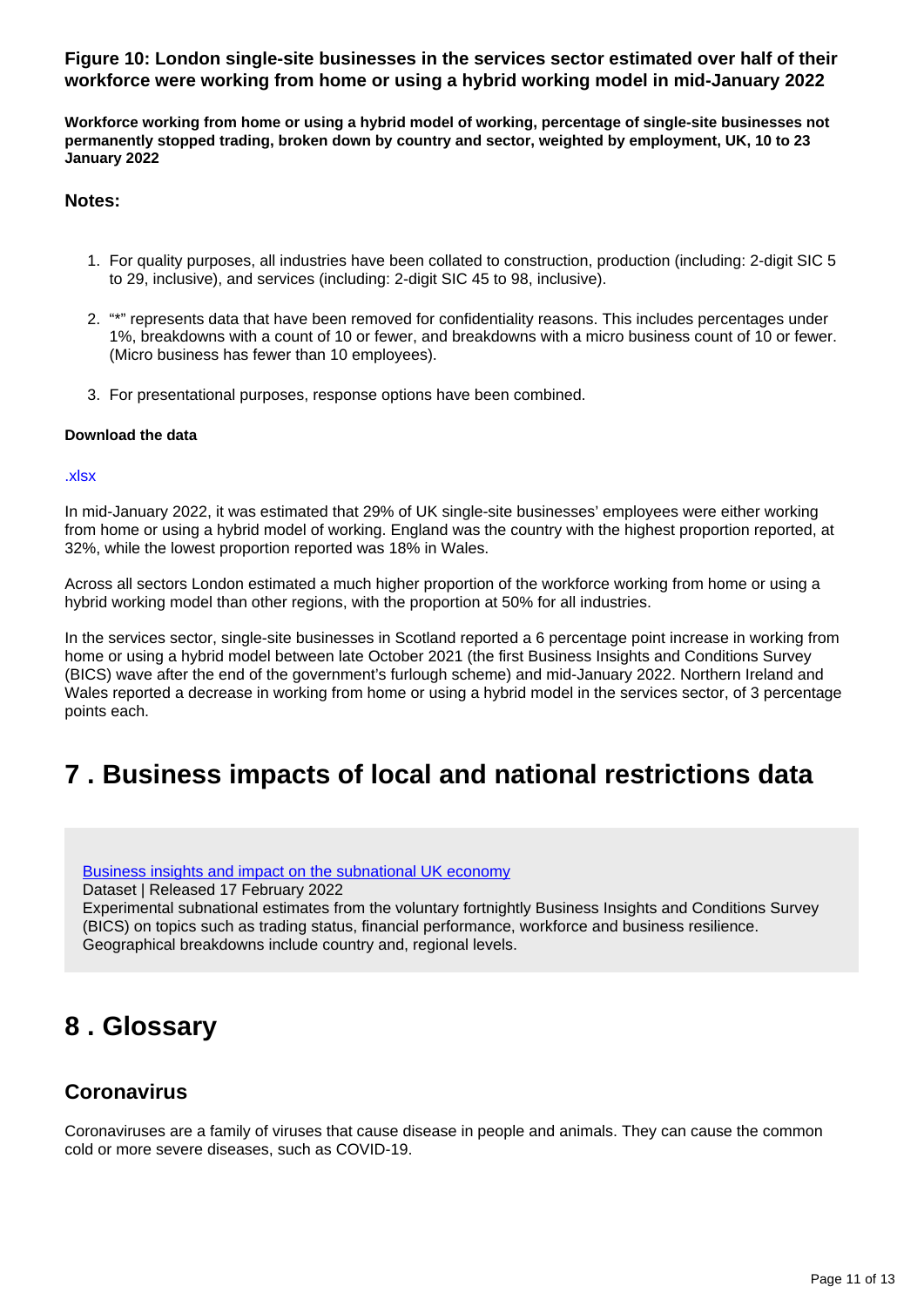## **COVID-19**

COVID-19 is the name used to refer to the disease caused by the SARS CoV-2 virus, which is a type of coronavirus. The Office for National Statistics (ONS) takes COVID-19 to mean presence of SARS-CoV-2 with or without symptoms.

## **Reporting unit**

The business unit to which questionnaires are sent is called the reporting unit. The response from the reporting unit can cover the enterprise as a whole or parts of the enterprise identified by lists of local units.

## <span id="page-11-0"></span>**9 . Data sources and quality**

The Business Insights and Conditions Survey (BICS) is voluntary, and the results are [experimental](https://www.ons.gov.uk/methodology/methodologytopicsandstatisticalconcepts/guidetoexperimentalstatistics).

Table 1: Sample and response rates for all businesses, single-site businesses and multi-site businesses for Waves 47, 48 and 49 of the Business Insights and Conditions Survey

| Wave                                        |        | Wave 47 Wave 48 Wave 49 |        |
|---------------------------------------------|--------|-------------------------|--------|
| All businesses sample                       | 38.865 | 38,590                  | 38.413 |
| All businesses rate                         |        | 19.7% 24.3% 22.4%       |        |
| Single-site businesses sample 27,442 27,215 |        |                         | 27.082 |
| Single-site businesses rate                 |        | 18.5% 22.6%             | 21.5%  |
| Multi-site businesses sample                | 11.423 | 11,375                  | 11.331 |
| <b>Multi-site businesses rate</b>           | 22.6%  | 28.5%                   | 24.7%  |

Source: Office for National Statistics - Business Insights and Conditions Survey

### **Notes**

1. Additional datasets including response rates, proportional breakdowns of single-site businesses compared with multi-sites businesses, and the distribution of single-site businesses across industries can be found in theaccompanying datasets.

## **Subnational BICS estimates**

Subnational BICS estimates have been created by using the results collected in the fortnightly Business Insights and Conditions Survey (BICS). Each survey return from each reporting unit is then applied to the reporting unit's one local site. We have removed businesses with multiple sites from the sample and results in this analysis are based on single-site businesses only (as identified on the **[IDBR\)](https://www.ons.gov.uk/aboutus/whatwedo/paidservices/interdepartmentalbusinessregisteridbr)**. Sections 2 and 3 of our first subnational BICS [article](https://www.ons.gov.uk/businessindustryandtrade/business/businessservices/articles/businessinsightsandimpactontheukandsubnationaleconomy/2020-12-09) outline in detail the methodology behind our single-site subnational estimates and its impact compared with previously published results encompassing all businesses.

Aggregates of [International Territorial Level \(ITL 1\)](https://geoportal.statistics.gov.uk/datasets/international-territorial-levels-level-1-january-2021-names-and-codes-in-the-united-kingdom/explore) regions such as the UK or England may have higher or lower response proportions than any of their constituent regions because of differences in the sample composition in terms of company workforce.

Because the larger aggregate regions (such as the UK or England) generally have a larger proportion of smaller companies, if there is a substantial difference between the response proportions of larger and smaller companies, this will be reflected in the top-line figures.